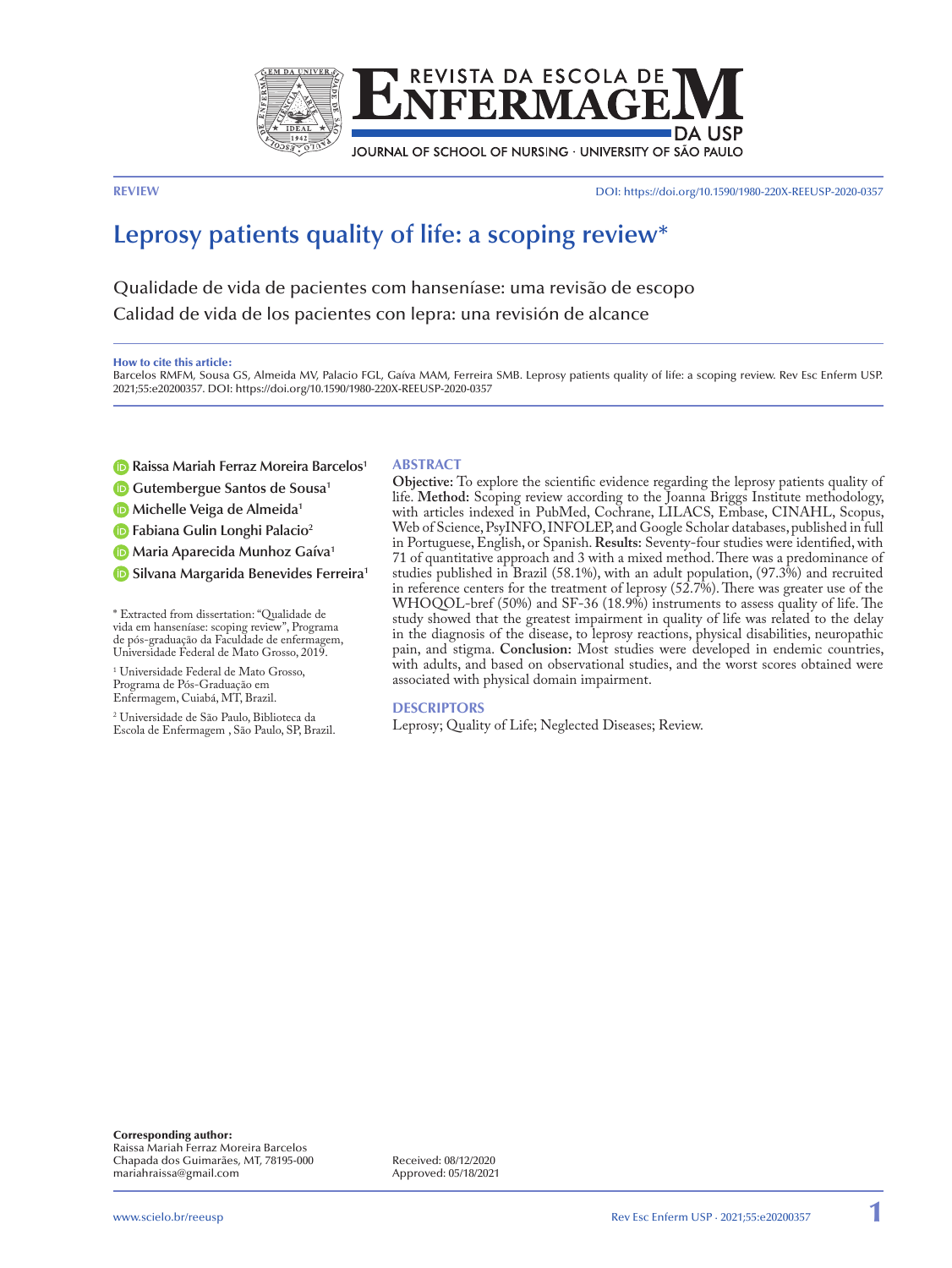## INTRODUCTION

Leprosy is a neglected and stigmatizing tropical disease. Advances in treatment and the implementation of strategies for its control have significantly reduced its prevalence worldwide. However, its magnitude and high disabling power keep it as a public health problem in 123 countries<sup>(1)</sup>.

In 2019, 202,185 new cases of leprosy were reported worldwide, with 14,981 (7.4%) of these being detected in children under 15 years of age. In addition, of the total number of new cases registered in the world in that same year, 29,936 (93%) occurred in the region of the Americas and 27,863 in Brazil, a figure that places this country as the only one on the continent that remains endemic for the disease<sup>(1)</sup>.

Given the epidemiological scenario of leprosy, which is a condition that represents a priority problem for the health of the individual and his family, there are other challenges to be overcome, such as stigma, social reintegration, and improvement in the patients' quality of life scores $(2-5)$ .

Leprosy can affect the skin and peripheral nerves and cause deformities and physical incapacities with relevant social<sup>(3)</sup>, emotional<sup>(4)</sup>, and psychological<sup>(5)</sup> impact and, consequently, impairment in the Quality of Life (QoL) of patients affected by the disease<sup> $(2,6-8)$ </sup>.

According to the World Health Organization (WHO), QoL is defined as the individual's perception of their position in life, in the context of the culture and value systems in which they live and in relation to their goals, expectations, standards, and concerns<sup>(9)</sup>.

The health area, by providing a debate on QoL from the perspective of patient's health, consolidates it as an important thematic axis to be considered both in the context of care practices and in the production of knowledge and public policies. This discussion shows how important it is to assess the impact of diseases on the population's living conditions, contributing to the overcoming of the biomedical model with reference to socioeconomic, psychological, cultural aspects, and actions for health promotion, treatment, and rehabilitation<sup>(10-12)</sup>.

Quality of life in the health field can be assessed with general or specific instruments. The instruments considered general cover different clinical conditions, allowing the analysis of the disease involvement in the patient's life, and are indicated to assess larger groups. The specific ones, in their turn, measure the QoL of a given disease in a one-time  $manner<sup>(10,13-14)</sup>$ .

Analyzing QoL through validated instruments with reliable psychometric properties allows measuring to what extent the condition relates to daily life, identifying what is not visible, such as feelings of pain and anguish<sup>(14)</sup>.

Leprosy patients may have compromised QoL, with damage mainly in the physical and psychological domains. The physical domain has a direct predominance in the patient's work and daily activities, and this can lead to segregation, isolation, and depressive manifestations, while the psychological domain depicts the way patients see

themselves and relate to the interactional aspects in the environment where they live<sup>(2,6-7,15-26)</sup>.

In recent years, studies on the assessment of QoL in the health area have become more relevant in the scientific community as they, in addition to data from biomedical measures, also included psychosocial issues, which helped to better measure QoL. This turns to be a relevant process, because the medical condition brings personal and social consequences, requiring the expansion of public policies aimed at strengthening the quality of care provided, especially aspects related to the QoL of these patients and their families<sup>(12,27-28)</sup>.

Although there is significant scientific production on leprosy, studies assessing the QoL of patients with the disease still need to be expanded, as they are essential for directing attention and health policies. In this regard, the present study aimed to explore the scientific evidence related to the assessment of the quality of life of leprosy patients aiming to characterize the scientific production, find the instruments and domains used in this assessment, synthesize the main findings, as well as identify gaps in knowledge.

# **METHOD**

## **DESIGN OF STUDY**

The scoping review was conducted according to the methodology by the Joanna Briggs Institute (JBI)<sup>(29)</sup>, which allows mapping the main concepts, clarifying research areas, and identifying knowledge gaps. The methodological procedures of this method are based on five steps: 1 – Identification of the research question; 2 – Identification of relevant studies; 3 – Study selection; 4 – Data tabulation;  $5$  – Conference, summary, and reporting of results<sup>(29)</sup>.

#### **POPULATION**

The mnemonic PCC (Population, Concept, and Context)<sup>(29)</sup> was adopted, with the defintions of  $P$  – studies including patients of any age and sex, with a current or previous diagnosis of leprosy;  $C$  – since the terms 'quality of life' (QoL) and 'health-related quality of life' (HRQoL) are commonly used interchangeably in the literature<sup>(30)</sup>, to avoid unnecessary exclusion of relevant studies, we considered all studies that aimed to assess QoL or HRQL; C – any environment where the study was developed, such as community, health units of primary, secondary, and tertiary levels, reference in leprosy treatment, or social environments such as former colonies of patients living with the disease. Then, the following research question was elaborated: what evidence is available in the literature on the QoL of patients with leprosy? In addition, more specifically: what are the characteristics of scientific productions, the instruments and domains used in the assessment of these patients, and the gaps in the knowledge produced?

## **SELECTION CRITERIA**

Relevant studies were selected based on the following eligibility criteria: primary studies with a quantitative/qualitative approach or with a mixed method (quali-quantitative); and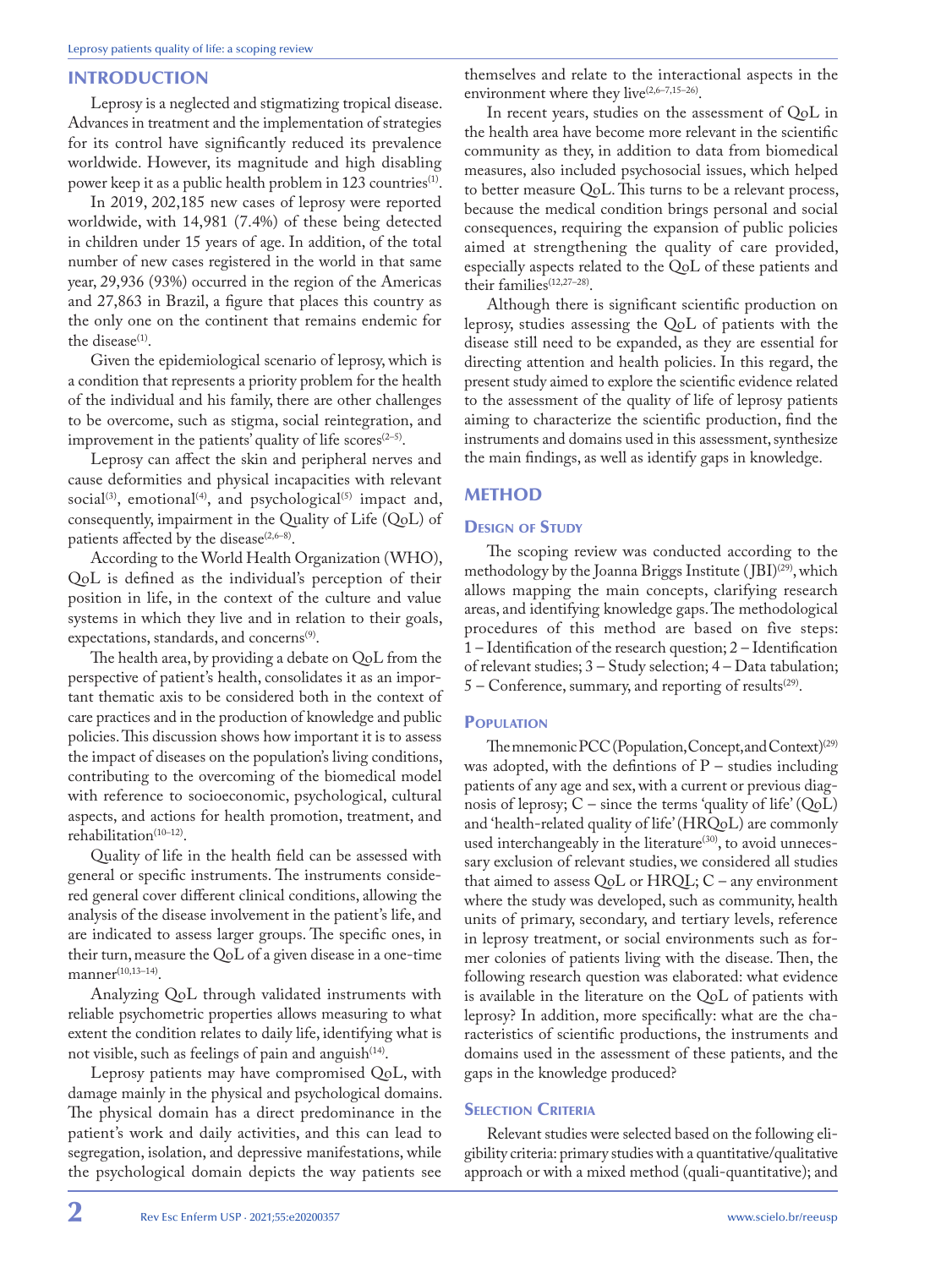published with full text in Portuguese, English, or Spanish, from the beginning of the first publications available in the databases until October 19, 2020. Those who did not answer the research question or who evaluated and/or reported the results of only one domain of QoL were excluded.

# **DEFINITION OF SEARCH AND INCLUSION STRATEGY**

The identification of relevant studies was developed in three stages, starting in July 2018 and updated in October 2020.

A preliminary step of research was taken in the PubMed and Lilacs databases with the descriptors "quality of life" AND "leprosy", to identify primary studies on the topic and possible descriptors in the titles and abstracts, to expand the research.

In the next step, the search strategy was developed according to the specificity of each database (Chart 1): MEDLINE/PubMed, Cochrane Central, LILACS, Embase, CINAHL, Scopus, Web of Science, PsyINFO, INFOLEP, and Google scholar. Finally, in the third step, the reference lists of the studies selected were accessed for additional research. The Mendeley Desktop software, version 1.19.2, was used as a reference manager.

The process of selection and inclusion of studies (title, abstract and full reading) was carried out by two independent reviewers and by a third one when there was disagreement among peers.

## **DATA EXTRACTION**

An adaptation of a standardized questionnaire<sup>(31)</sup> was used to extract data regarding the identification of the

publication (title, authors, country, language), as well as methodological characteristics of the studies (research design, study objectives, population characterization, results, conclusions), criteria used to assess QoL (instruments used and QL domains evaluated), and significant results regarding the impact of the disease on QoL (variables associated with lower QoL indexes and recommendations).

## Data Analysis and Treatment

The selection process of the studies included in this review is presented in the flowchart of preferred report items for systematic reviews and meta-analyses (PRISMA)<sup>(32)</sup>. The findings on the leprosy patients QoL in each publication were identified and extracted considering the objectives of the review, being organized in tables and charts and synthesized in a narrative form.

As this is a systematic scoping review, and according to the adopted methodology, it is exempt from assessment of the methodological quality of the included studies $(29)$ .

## **ETHICAL ASPECTS**

Regarding the ethical aspect, the reliability and fidelity of the information contained in the selected publications were ensured through proper referencing and rigor in data treatment and presentation.

# RESULTS

The search strategy identified a total of 4,876 publications. After excluding 405 duplicates and 4,395 due to

Chart 1 – Search strategy according to the informational resource used in the review – Cuiabá-MT, Brazil, 2019–2020.

| <b>Information</b><br>resource  | <b>Search strategy</b>                                                                                                                                                                                                                                                                                                                                                                                                                                                                                                                                                                                                |
|---------------------------------|-----------------------------------------------------------------------------------------------------------------------------------------------------------------------------------------------------------------------------------------------------------------------------------------------------------------------------------------------------------------------------------------------------------------------------------------------------------------------------------------------------------------------------------------------------------------------------------------------------------------------|
| <b>MEDLINE</b><br>(PubMed)      | ((leprosy[mesh terms]) or leprosy[tiab]) or leprosies[tiab]) or "hansen disease"[tiab]) or "hansen's disease"[tiab]) or "mycobacterium"<br>leprae"(tiab]) or "mycobacterium infections"(tiab])) OR "Leprosy, Multibacillary"[Mesh] OR "Leprosy, Paucibacillary"[Mesh]<br>OR "Leprosy, Tuberculoid"[Mesh] OR "Leprosy, Lepromatous"[Mesh] OR "Leprosy, Borderline"[Mesh] and ((((((((((((quality of<br>life[mesh terms]) or "quality of life"[mesh major topic] or "qol" [tiab]) or "health related quality of life"[tiab]) or "health-related<br>quality of life"[tiab]) or "hrqol"[tiab]) or quality of life[tiab])) |
| <b>COCHRANE</b><br>LIBRARY      | (lepr* or "hansen disease" or "hansens disease" or "hansen's disease" or "leprosies") and ("quality of life" or "health related quality<br>of life" or "health-related quality of life") limite: trials                                                                                                                                                                                                                                                                                                                                                                                                               |
| LILACS (BVS)                    | ((hanseníase or leprosy or lepra or leprosies) and ("qualidade de vida" or "qualidade de vida relacionada à saúde" or "quality of<br>life" or "health related quality of life" or "health-related quality of life" or "calidad de vida" or "calidad de vida relacionada con<br>la salud")                                                                                                                                                                                                                                                                                                                             |
| <b>FMBASE</b>                   | 'leprosy':ti, ab, kw and 'quality of life':ti, ab, kw                                                                                                                                                                                                                                                                                                                                                                                                                                                                                                                                                                 |
| <b>CINAHL</b>                   | (mh "leprosy" or ti "leprosy" or ab "leprosy" or ti "hansen disease" or ab "hansen disease" or ab "hansens disease" or ab "hansen's<br>disease" or ti "leprosies" or ab "leprosies") and (mh "quality of life" or ti "quality of life" or ab "quality of life" or ti "health related<br>quality of life" or ab "health related quality of life" or ti "health-related quality of life" or ab "health-related quality of life"                                                                                                                                                                                         |
| <b>SCOPUS</b>                   | title-abs-key ("leprosy" or "hansen disease" or "hansens disease" or "hansen's disease" or "leprosies") and ("quality of life" or<br>"health related quality of life" or "health-related quality of life")                                                                                                                                                                                                                                                                                                                                                                                                            |
| WFB OF<br><b>SCIENCE</b>        | topic: (("leprosy" or "hansen disease" or "hansens disease" or "hansen's disease" or "leprosies") and ("quality of life" or "health<br>related quality of life" or "health-related quality of life")                                                                                                                                                                                                                                                                                                                                                                                                                  |
| <b>PSYCINFO</b>                 | any field: (leprosy or "hansen disease" or "leprosies" or "hansens disease" or "hansen's disease") and any field: ("quality of life" or<br>"health related quality of life" or "health-related quality of life")                                                                                                                                                                                                                                                                                                                                                                                                      |
| <b>INFOLEP</b>                  | "quality of life"                                                                                                                                                                                                                                                                                                                                                                                                                                                                                                                                                                                                     |
| <b>GOOGLE</b><br><b>SCHOLAR</b> | strategy 1:"paucibacillary leprosy" "quality of life"                                                                                                                                                                                                                                                                                                                                                                                                                                                                                                                                                                 |
|                                 | strategy 2: "lepromatous leprosy" "quality of life"                                                                                                                                                                                                                                                                                                                                                                                                                                                                                                                                                                   |
|                                 | strategy 3: "quality of life" "leprosy patients"                                                                                                                                                                                                                                                                                                                                                                                                                                                                                                                                                                      |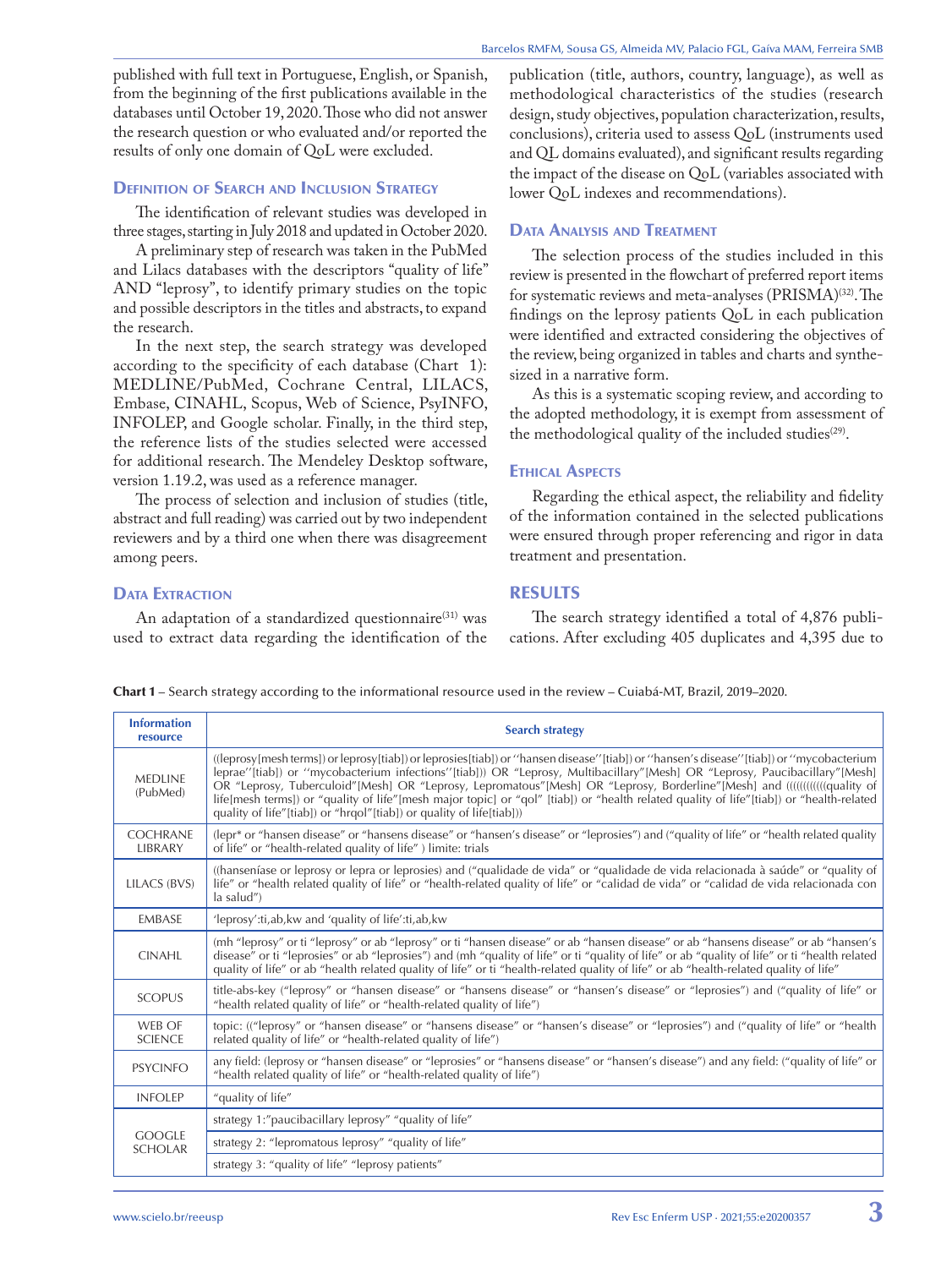

Figure 1 – Flow diagram of the selection of studies included in the review according to PRISMA(32) – Cuiabá-MT, Brazil, 2019–2020.

established eligibility criteria, 76 studies were selected for full reading. Of these, 2 were excluded for reporting only one QoL domain, resulting in a total of 74 studies included in the review. The description of the searches and the selection of articles were based on the Preferred Reporting Items for Systematic Review and Meta-Analysis (PRISMA)<sup>(32)</sup> (Figure 1).

The 74 studies included in the scoping review were published mainly in English (n = 49; 66.2%), and carried out in 13 different countries, with Brazil presenting the highest number of publications ( $n = 43$ ; 58.1%). The surveys were predominantly of the observational quantitative type  $(n = 64; 86.5\%)$ , and the mixed method (Questionnaire + Focus Group and Questionnaire + In-depth Interview) was the least cited in the studies included in the review  $(n = 3; 4.1\%)$ . Participants in the studies analyzed in the review were essentially older than 15 years (n = 72; 97.3%), mostly recruited from reference centers for leprosy treatment  $(n = 39; 52.7%)$  (Table 1).

As for the year of publication, it was found that the first studies published in the databases on the subject date back to  $1999^{(33)}$  and those with the highest records between the years 2015 (n = 12) and 2019 (n = 11).

There was a higher frequency of the validated instrument with general questions, the World Health Organization Quality Of Life-Bref – WHOQOL-BREF (n = 37;50.0%), and the Medical Outcome Study – Short form-36 – SF-36  $(n = 14; 18.9%)$ , followed by the specific one for skin diseases Dermatology Life Quality Index – DLQI (n = 11; 14.9%). It was also found that 2.7% of the studies included in the review used both the general and the specific instrument to assess QoL (Table 2).

Regarding the results of the studies selected, the grouping of coincident themes allowed the construction of four categories that summarize the main findings and are

Table 1 – Characterization of scientific production on leprosy patients Quality of Life – Cuiabá-MT, Brazil, 2019–2020.

| <b>Variables</b>                        | $\mathbf n$    | $\frac{0}{0}$ |  |  |
|-----------------------------------------|----------------|---------------|--|--|
| <b>Studied population</b>               |                |               |  |  |
| $>15$ years                             | 72             | 97.3          |  |  |
| $<$ 15 years                            | $\overline{2}$ | 2.7           |  |  |
| <b>Context</b>                          |                |               |  |  |
| Reference centers for leprosy treatment | 39             | 52.7          |  |  |
| Hospitals                               | 16             | 21.6          |  |  |
| Community/primary health care           | 12             | 16.2          |  |  |
| Former isolation colonies               | 7              | 9.5           |  |  |
| <b>Country</b>                          |                |               |  |  |
| Brazil                                  | 43             | 58.1          |  |  |
| India                                   | 14             | 18.9          |  |  |
| Indonesia                               | 3              | 4.1           |  |  |
| China                                   | $\overline{2}$ | 2.7           |  |  |
| Bangladesh                              | $\overline{2}$ | 2.7           |  |  |
| Nigeria                                 | $\overline{2}$ | 2.7           |  |  |
| Others*                                 | 8              | 10.8          |  |  |
| <b>Language</b>                         |                |               |  |  |
| English                                 | 49             | 66.2          |  |  |
| Portuguese                              | 14             | 18.9          |  |  |
| Portuguese/English                      | 11             | 14.9          |  |  |
| <b>Approach quantitative</b>            |                |               |  |  |
| Observational                           | 64             | 86.5          |  |  |
| Experimental                            | 7              | 9.5           |  |  |
| <b>Mixed method</b>                     |                |               |  |  |
| Questionnaire + Focus Group             | $\overline{2}$ | 2.7           |  |  |
| Questionnaire + In-Depth Interview      | 1              | 1.4           |  |  |

\*Countries with only one study published: Ghana, Ecuador, Malawi, Nepal, Ethiopia, Malaysia, Egypt and Vietnam.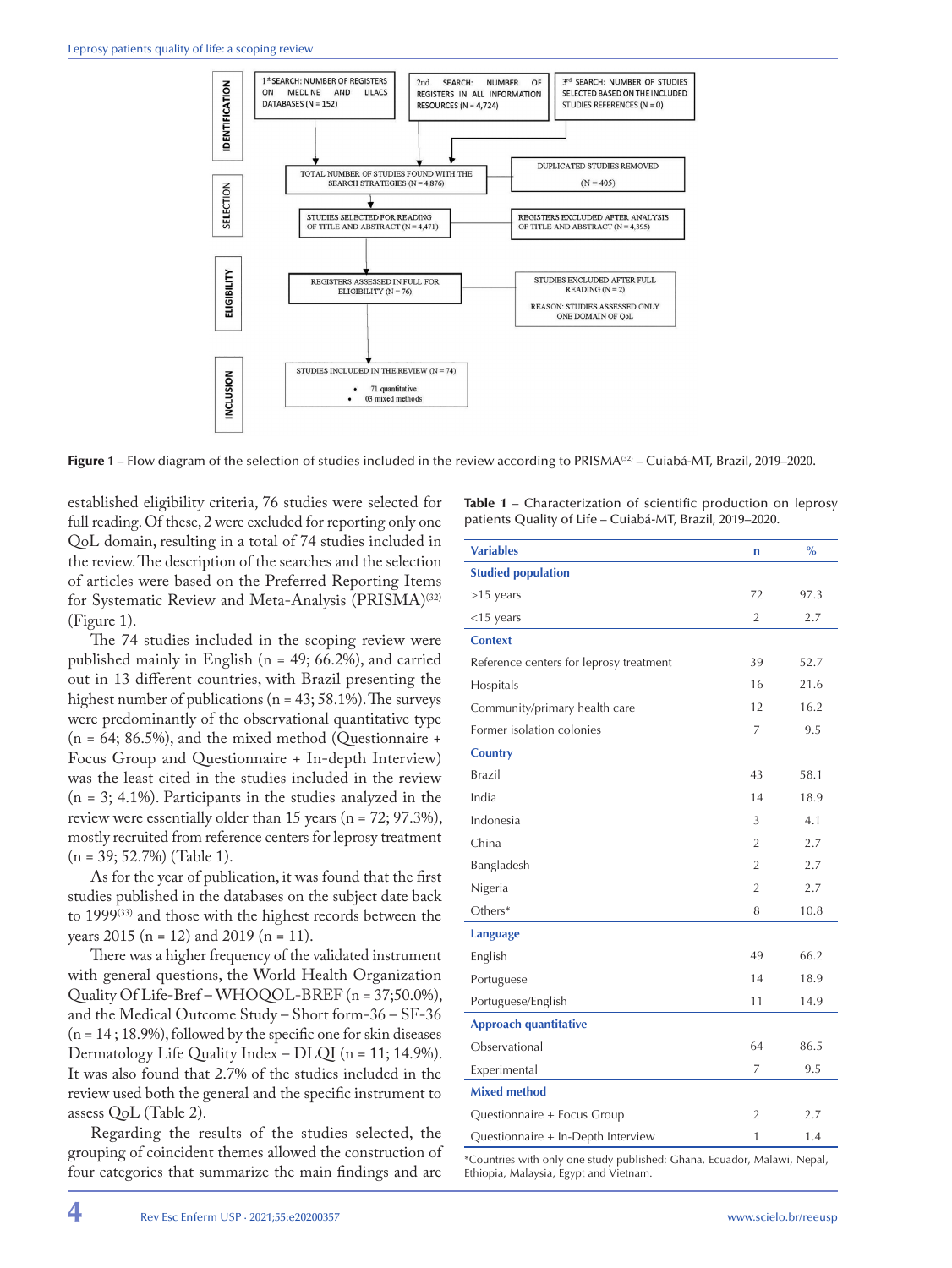Table 2 – Distribution of studies included in the scoping review according to the instruments and domains used to assess leprosy patients Quality of Life – Cuiabá-MT, Brazil, 2019–2020.

| <b>Instrument</b>                          | <b>Domains evaluated</b>                                                                                                                                               | n              | $\frac{0}{0}$ |
|--------------------------------------------|------------------------------------------------------------------------------------------------------------------------------------------------------------------------|----------------|---------------|
| WHOQoL-Bref*(5-7,15-22,24-26,34-55)        | Physical; Psychological; Social relationships; Environment                                                                                                             | 37             | 50,0          |
| $SF-36*(2,10,56-67)$                       | Functional capacity; Physical aspects; Pain; General health status; Mental health; Emotional<br>aspects; Social aspects; Vitality                                      | 14             | 18,9          |
| DLQI**(8,68-77)                            | Symptoms and feelings; Daily activities; Leisure activities and sports practices; Work and<br>school; Interpersonal relationships; Treatment                           | 11             | 14,9          |
| WHOQoL-100*(33,47)                         | Physical; Psychological; Level of independence; Social relationships; Environment;<br>Spirituality/Personal Beliefs                                                    | $\overline{2}$ | 2,7           |
| DLOI** and SF-36*(78-79)                   | Functional capacity; Physical aspects; Pain; General health status; Mental health; Emotional<br>aspects; Social aspects; Vitality                                      | $\overline{2}$ | 2,7           |
| PedsOL 4.0*(80)                            | Physical; Emotional; Social; Educational                                                                                                                               | 1              | 1,4           |
| NeuroOol**(81)                             | Pain, Loss/Reduced sensitivity, Diffuse sensory-motor symptoms, Limitations of activities in<br>daily life, Disorder in social relationships and distress<br>Emotional | 1              | 1,4           |
| $CDLOI***(82)$                             | Symptoms and feelings; Leisure; School or vacation; Personal relationships; Sleep and<br>treatment                                                                     | 1              | 1,4           |
| $W-OLI^{*(83)}$                            | Level of satisfaction; Psychological well-being; Mental symptoms; Physical health; Finances;<br>Activities of daily living                                             | 1              | 1,4           |
| RAND-36*(84)                               | Functional capacity; Physical aspects; Pain; General health status; Mental health; Emotional<br>aspects; Social aspects; Vitality                                      | 1              | 1,4           |
| $SF-20^{*(85)}$                            | Physical ability; Limitation due to illness; Mental health; Health perception; Social aspects;<br>Pain                                                                 | 1              | 1,4           |
| Standardized instrument <sup>(86)***</sup> | Does not specify                                                                                                                                                       | 1              | 1,4           |
| Not mentioned <sup>(87)****</sup>          | $\overline{\phantom{0}}$                                                                                                                                               | 1              | 1,4           |
| <b>Total</b>                               |                                                                                                                                                                        | 74             | 100           |

\*general validated instrument: World Health Organization Quality of Life-Bref (WHOQOL-bref); Medical Outcome Study – Short form-36 (SF-36); World Health Organization Quality of Life-100 (WHOQoL-100); Pediatric Quality of Life InventoryTM version 4.0 (PedsQL 4.0); Short Form Health Survey (RAND-36); Short Form-20 (SF-20); Wisconsin-Quality of Life Index (W-QLI).

\*\*specific validated instrument: Dermatology Life Quality Index (DLQI); Quality of Life in Neurological Disorders (Neuro-QoL); Children's Dermatology Life Quality Index (CDLQI).

\*\*\*Instrument not validated.

\*\*\*\*no information.

presented in Chart 2: 1) Interventions and the impact on leprosy patients QoL; 2) Comparison of leprosy patients QoL and that of other populations; 3) Leprosy patients QoL characterization, and 4) Impact of leprosy on the QoL of children and adolescents with leprosy.

In category 1, only seven of the reviewed studies used the assessment of QoL as an outcome investigated following interventions. These studies included surgical $(84)$ interventions, as well as those of self-care oriented health education<sup>(58)</sup>, therapeutic workshops<sup>(43)</sup>, stretching-specific physical therapy<sup>(56)</sup>, medication with emphasis on the treatment of type 1 leprosy reaction<sup> $(60)$ </sup>, and neuropathic  $pain<sup>(51)</sup>$ .

In category 2, on the comparison of the QoL of patients with leprosy with other populations, the studies showed worse QoL scores when compared to patients with other dermatoses and the general population.

Findings presented in category 3 indicated that QoL was frequently related to disease progression (time of treatment, multibacillary forms, leprosy reactions, disabilities, deformities, stigma, and neuropathic pain), and the physical domain had the worst scores in the assessment.

The findings in category 4 indicated that among the 74 studies included in the review, only two (2.7%)

investigated the child-juvenile population regarding the assessment of quality of life related to leprosy. Such evidence indicates moderate impairment of  $Q_0L$  in this age group<sup>(82)</sup> and also lower HRQoL scores when children presented musculoskeletal manifestations, mainly in the domains of physical capacity and school activities<sup>(80)</sup>.

#### **DISCUSSION**

Quality of life has established itself as a significant concept in the health area, both in research and in care practice. In the present review, it was identified that, in recent years, a significant number of studies have focused on investigating leprosy patients QoL. As a result, it brought a better understanding of the disease, of treatment and, consequently, of decision-making at different levels of care(88).

The review showed Brazil as the country with the largest number of published studies from reference centers for leprosy treatment. These findings confirm the hyperendemicity of the disease in the country<sup>(1)</sup>, related to factors regarding social, demographic, and economic aspects, among others. These factors can interfere with the population's access to health services, resulting in late diagnosis and, consequently, in physical disability, observed in advanced clinical forms of the disease, which would justify the fact that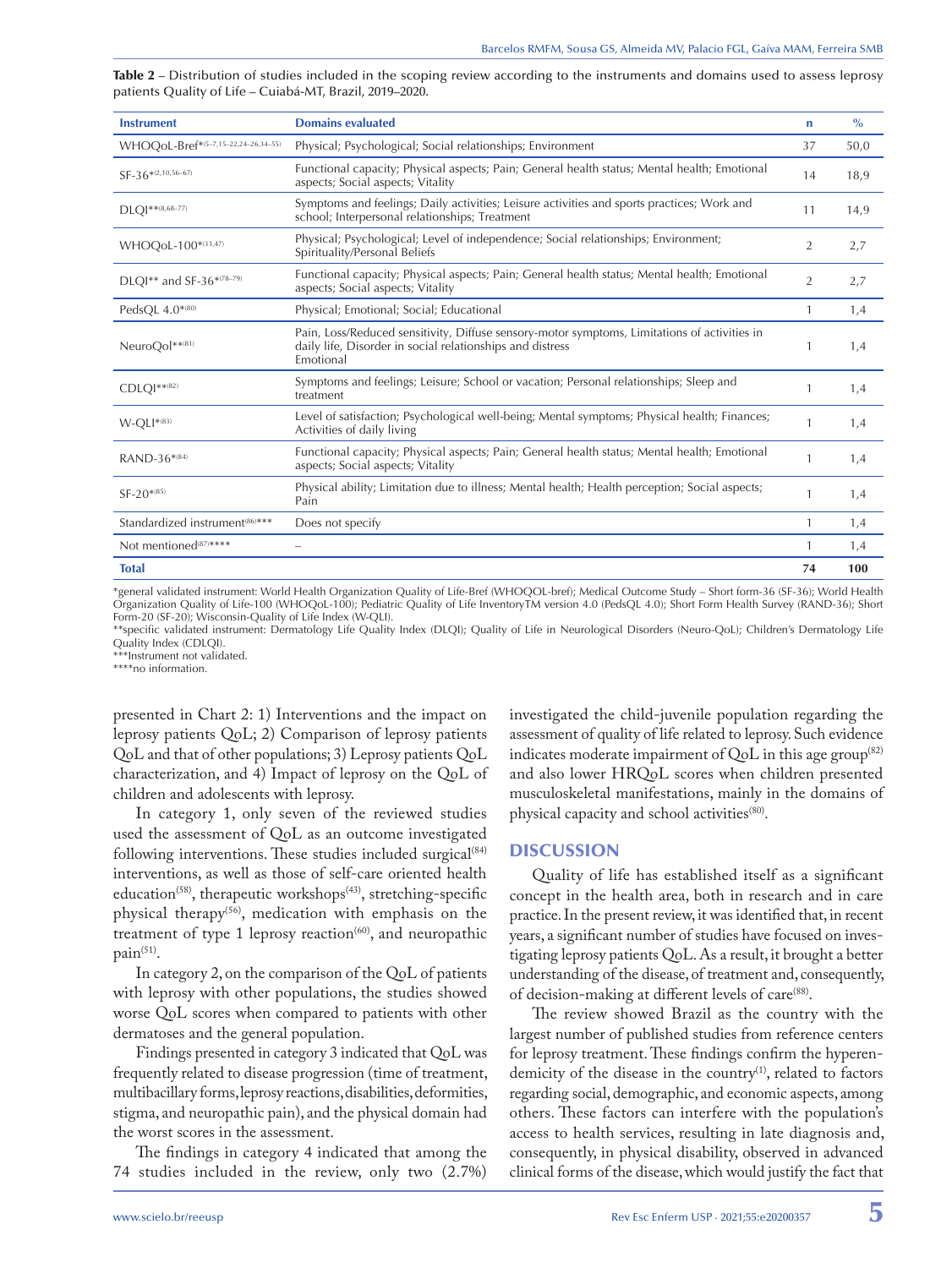Chart 2 – Synthesis of evidence on the assessment of the leprosy patients Quality of Life – Cuiabá-MT, Brazil, 2019–2020.

| <b>Category</b> | <b>Main findings</b>                                                                                                                                                                                                                                                       |
|-----------------|----------------------------------------------------------------------------------------------------------------------------------------------------------------------------------------------------------------------------------------------------------------------------|
| (1)             | There was no significant difference in quality of life between the group treated for leprosy-related neuritis on an outpatient basis and<br>those that were hospitalized <sup>(47)</sup> .                                                                                 |
|                 | The performance of surgical intervention for nerve decompression in patients with leprosy-related neuropathy resulted in a significant<br>improvement in QoL <sup>(84)</sup> .                                                                                             |
|                 | The use of a manual containing guidelines on self-care for the prevention of disability showed a statistically significant improvement<br>in the domains of pain and social aspects of QoL <sup>(58)</sup> .                                                               |
|                 | The performance of therapeutic workshops (arts, music and recreation/games) showed a statistically significant improvement in the<br>physical, psychological, and environment domains of QoL <sup>(43)</sup> .                                                             |
|                 | The application of passive static stretching exercises in the treatment of leprosy sequelae provided significant gains in quality of life <sup>66</sup> .                                                                                                                  |
|                 | Those with type I leprosy reaction treated with cyclosporine® and prednisolone®, as well as those treated only with prednisolone,<br>showed a significant improvement in quality of life, although without significant difference between the two groups <sup>(60)</sup> . |
|                 | Botulinum toxin type A proved to be a good therapeutic option for pain relief with improved quality of life for leprosy patients <sup>(51)</sup> .                                                                                                                         |
| (2)             | Leprosy patients had worse QoL scores when compared to those with other dermatoses <sup>(35,71)</sup> .                                                                                                                                                                    |
|                 | Leprosy patients indicated worse QoL scores when compared to the general population <sup>(15,22,24,33,37,40,66)</sup> .                                                                                                                                                    |
|                 | Paucibacillary leprosy showed better QoL scores <sup>(2,8,74,76,78-79)</sup> .                                                                                                                                                                                             |
|                 | Leprosy patients residing in the Brazilian Southeast region indicated better QoL scores <sup>(70)</sup> .                                                                                                                                                                  |
|                 | Better QoL scores were observed among leprosy patients who completed the treatment <sup>(34)</sup> .                                                                                                                                                                       |
|                 | Leprosy compromises mainly the physical component of QoL <sup>(2,6-7,10,15-20,22-23,34,44,48-49,52,56-58,60-61,63-65,84)</sup> .                                                                                                                                           |
|                 | There is QoL impairment in leprosy reactions patients <sup>(8,16,66,76</sup> ), with greater effect in patients with Erythema Nodosum Leprosum <sup>(2,61-62,66,73)</sup>                                                                                                  |
|                 | Patients with isolated neuritis had significantly lower mean in all QoL domains compared to individuals without reaction <sup>660</sup> .                                                                                                                                  |
|                 | The presence of pain has a negative impact on the assessment of the QoL of leprosy patients <sup>(15,17,42,49,52,63)</sup> .                                                                                                                                               |
|                 | Disability due to leprosy is related to greater impairment of quality of life <sup><math>(2,4,26,35,48,57,76)</math></sup> , being higher among those with visible<br>disability <sup>(34-36,38-39,54,56,77)</sup>                                                         |
|                 | Stigma has a negative impact on the leprosy people $QoL^{(7,36,38,52)}$ .                                                                                                                                                                                                  |
| (3)             | The combination of neuropathy and stigma significantly increases QoL impairment <sup><math>(52)</math></sup> .                                                                                                                                                             |
|                 | Leprosy patients with altered psychological health had low QoL scores <sup>(24-26)</sup> .                                                                                                                                                                                 |
|                 | The greater the limitation of activity in individuals affected by leprosy, the lower the QoL, mainly affecting the physical and<br>environmental domains <sup>(6,48)</sup> .                                                                                               |
|                 | There was no significant association between physical activities and quality of life in individuals with leprosy <sup>(54)</sup> .                                                                                                                                         |
|                 | There was a significant difference in the domain of social, physical and psychological relationships among leprosy patients with<br>symptoms of testicular dysfunction and patients without these symptoms <sup>(53)</sup> .                                               |
|                 | There was a relationship between family support and quality of life in leprosy patients, and the greater the family support, the better<br>the quality of life <sup>(55)</sup> .                                                                                           |
|                 | The longer the duration of the disease, the greater the impact on $QoL^{(26,39,77)}$ .                                                                                                                                                                                     |
|                 | Leprosy negatively impacts QoL even after treatment is completed <sup>(69-77)</sup> .                                                                                                                                                                                      |
|                 | There is moderate impairment of the quality of life in leprosy patients under 15 years of age <sup>(82)</sup> .                                                                                                                                                            |
| (4)             | Children and adolescents with leprosy and musculoskeletal manifestations had lower HRQoL scores in the domains of physical<br>capacity and school activities when compared to those without these manifestations <sup>(80)</sup> .                                         |

the population, in most studies, was recruited from reference units for the disease<sup>(89)</sup>.

Leprosy remains a disease of difficult control for public health in endemic countries<sup>(1)</sup>. Recently, the Ministry of Health of Brazil launched the National Strategy for Coping with the disease and, for the first time, patients' subjectivity and the specificity of each region of the country were respected, with different strategies being presented for each of them, according to geographic characteristics<sup>(89)</sup>. In this context, the need to consider the subjectivity of each individual and the lifestyle in the society in which they live to reduce the impact of the disease on their  $QoL^{(90-92)}$  is highlighted.

The studies included in the current review were predominantly cross-sectional studies of quantitative approach. It should be noted that quantitative data on QoL assessment, despite reflecting the multidisciplinary nature of the human focus on their domains, may not capture their subjectivity, so the inclusion of qualitative approaches is essential. Qualitative studies allow capturing valuable information about the experiences and needs of patients in specific contexts, in addition to facilitating the understanding and interpretation of the meaning of quality of life, as well as the aspects that most affect it $(12,93-94)$ .

As for the population characteristics, the surveys essentially included adults and/or the elderly, during or after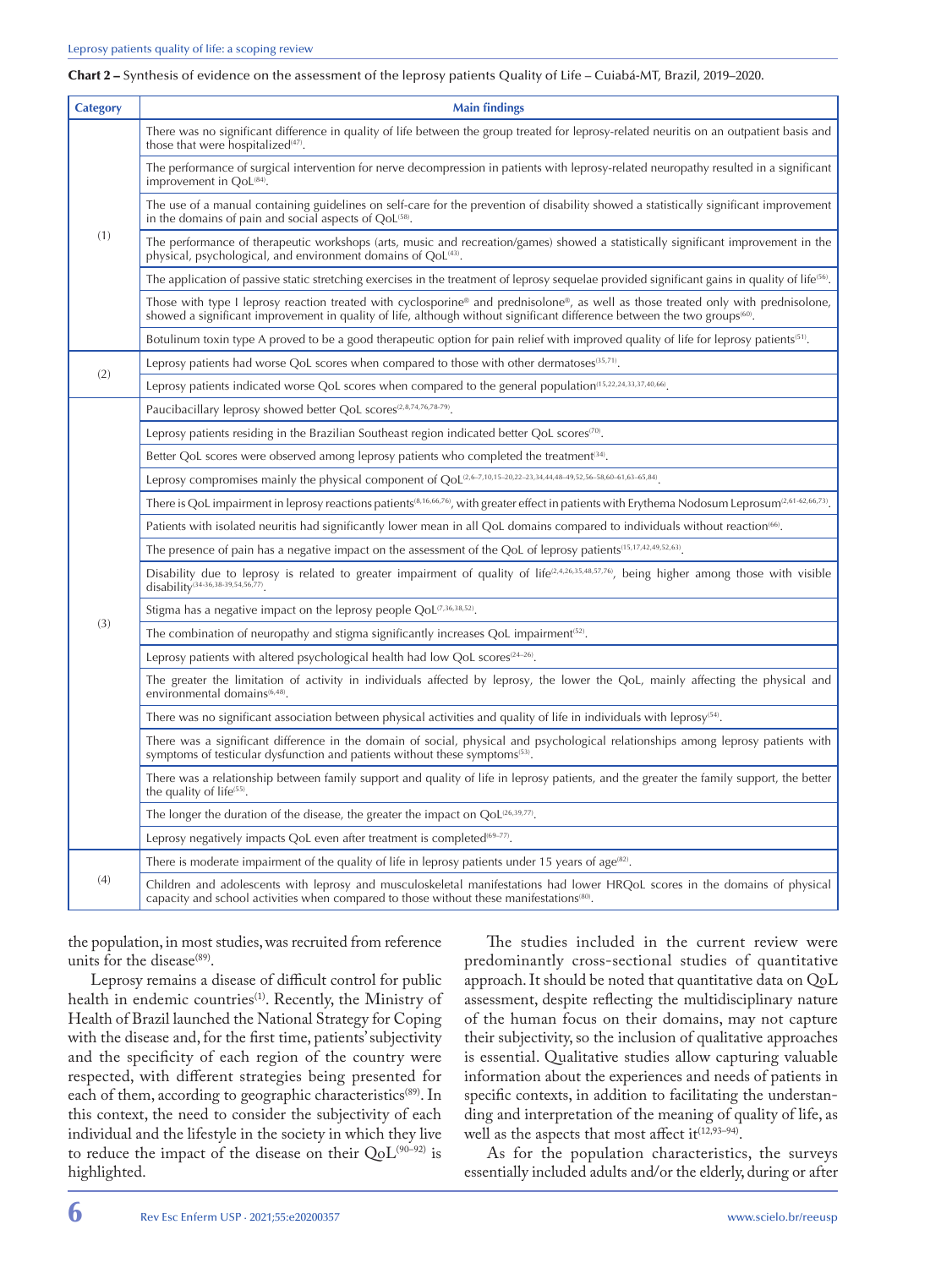treatment. None of the retrieved studies specifically investigated patients being retreated, with treatment resistance, or even assessed the individuals' QoL over time. Thus, the current review failed to adequately address QoL among some groups whose experience may substantially differ from that of other leprosy patients.

Furthermore, only 2.7% of the total number of studies included in the review assessed the leprosy children and adolescents QoL. It is believed that the knowledge gap identified in this age group may be related to the lower prevalence of leprosy in this group than in adults, making it difficult to gather findings, as well as to the challenges of assessing children and adolescents QoL, such as the need for specific tools to measure it, interpretation of evaluated QoL measures, as a proxy, including children and their guardians, as well as ethical issues involving the participation of this population in research<sup> $(82,95)$ </sup>. The increase in the number of cases of this disease in children and adolescents is an important epidemiological indicator and is intrinsically linked to the deficit in detecting the disease, which significantly increases its transmission rates<sup>(96)</sup>.

Studies on leprosy in children and adolescents in Brazil demonstrate the need for better orientation of public health policies for its continuous and systematic surveillance, which also includes intra-household and social contacts, contributing to the understanding of the endemic behavior of the disease. Leprosy in this population, when diagnosed late, can lead to psychological sequelae that are difficult to treat and directly impact their quality of life and family<sup>(80,82,97-99)</sup>.

Studies have shown that QoL assessment is complex, and requires multiple measures to capture its subjectivity and multidimensionality, so that several instruments were developed to measure it<sup>(91)</sup>. As highlighted above, instruments with general questions provide a broader assessment and can be used for comparisons among different types of diseases and their degree of severity and treatments, as well as different demographic groups. The specific ones, on the other hand, propose to measure particular aspects of certain conditions in QoL, which may be exclusive to a special disease, condition, function or population<sup>(10,13,14,91)</sup>.

Regarding the instruments used to assess leprosy patients QoL, the review identified three validated instruments that were most frequently applied, the WHOQolbref (50%), the SF-36 (18.9%), and the DLQI (14.9%). The WHOQol-bref is a general instrument – short version of the WHOQOL-100, consisting of 26 items divided into 4 domains (physical, psychological, social relations, and environment)<sup>(14,100)</sup>. The SF-36, an instrument that also includes general health-related aspects, is intended to detect relevant clinical and social differences in health status, both in the general population and in individuals affected by any disease, as well as changes in health over time. The SF-36 questions are divided into two major components: the physical one, which includes the functional capacity, general health, pain, and physical aspects domains; and the mental one, which covers mental health, vitality, social, and emotional aspects<sup>(11)</sup>. The specific QoL questionnaire for skin diseases, DLQI, consists of ten items that are divided

into six domains:  $1 -$  Symptoms and feelings;  $2 -$  Daily activities; 3 – Leisure; 4 – Work/school; 5 – Interpersonal relationships; and  $6$  – Treatment<sup>(101)</sup>.

The literature indicates that instruments addressing general QoL issues, such as the WHOQolbref and the SF-36, despite allowing the assessment of different areas or domains of different populations with different diseases, have the disadvantage of not incorporating all factors relevant to the QoL of groups with specific diseases<sup>(93)</sup>; it is possible that some aspects inherent to leprosy have been under-evaluated by this type of instrument $(47,65-66)$ .

Specific questionnaires for a particular group of diseases, such as the DLQI, focus on common aspects of different diseases, allowing comparisons among related but distinct populations, being particularly important for infrequent diseases, as they help to overcome the limitations associated with small samples<sup>(88,101)</sup>.

It should be noted that the association of a general and specific instrument<sup>(95)</sup> is recommended, as this ensures a more comprehensive view when evaluating different aspects of QoL, producing both general data, which facilitate comparisons between different health problems, and related data, specifically, the impact of a given disease on QoL. However, this association is uncommon in studies on leprosy people QoL, and was observed in only 2.7% of the studies included in this review(78–79).

The findings of this study showed that physical domain which mainly covers the assessment of pain and discomfort, dependence on medication or treatment, energy and fatigue, sleep and rest, mobility, daily activities and work capacity often had lower scores in the QoL assessment in studies with leprosy patients(10,15–23,44,56–61,63–65). However, it is highlighted that the change in people's lives, based on the symptoms and signs of the disease, the reactions and the development of disabilities, can lead to social isolation, work losses, difficulty in accepting the disease process and self-care; therefore, reaching not only the physical component, but also the emotional, social, and environmental component, as demonstrated in some studies<sup>(7,24,34-43,45,72)</sup>.

The studies included in this review showed that leprosy individuals had significantly lower QoL when compared to populations with other dermatoses $(35,71)$  and the general population<sup>(15,22,24,33,37,40,66)</sup>, which is corroborated by other studies that indicate that factors such as delayed diagnosis<sup>(2,8,43,74,76,78-79)</sup>, the presence of leprosy reactions(2,8,16,61–62,72), disability(5,8,39,72), neuropathic pain(7,17–18,63,86), and stigma(2,41,54) are often associated with greater losses in QoL.

Other studies, in their turn, show that early diagnosis and treatment<sup>(2,5,25,39,47,70,76-77)</sup>, the multidisciplinary approach to the patient<sup>(10,12,15,33,41,59,65,73,81-82,86)</sup>, the fight against social stigma(15,25,40,63,82,86), the development of actions aimed at the prevention and appropriate management of disabilities<sup>(5-6,8,28,64,71,85)</sup>, health education for patients affected by leprosy<sup>(39,54,77)</sup>, and adequate follow-up in the post-discharge period<sup>(22,38,70)</sup> are critical to improve the QoL of these individuals.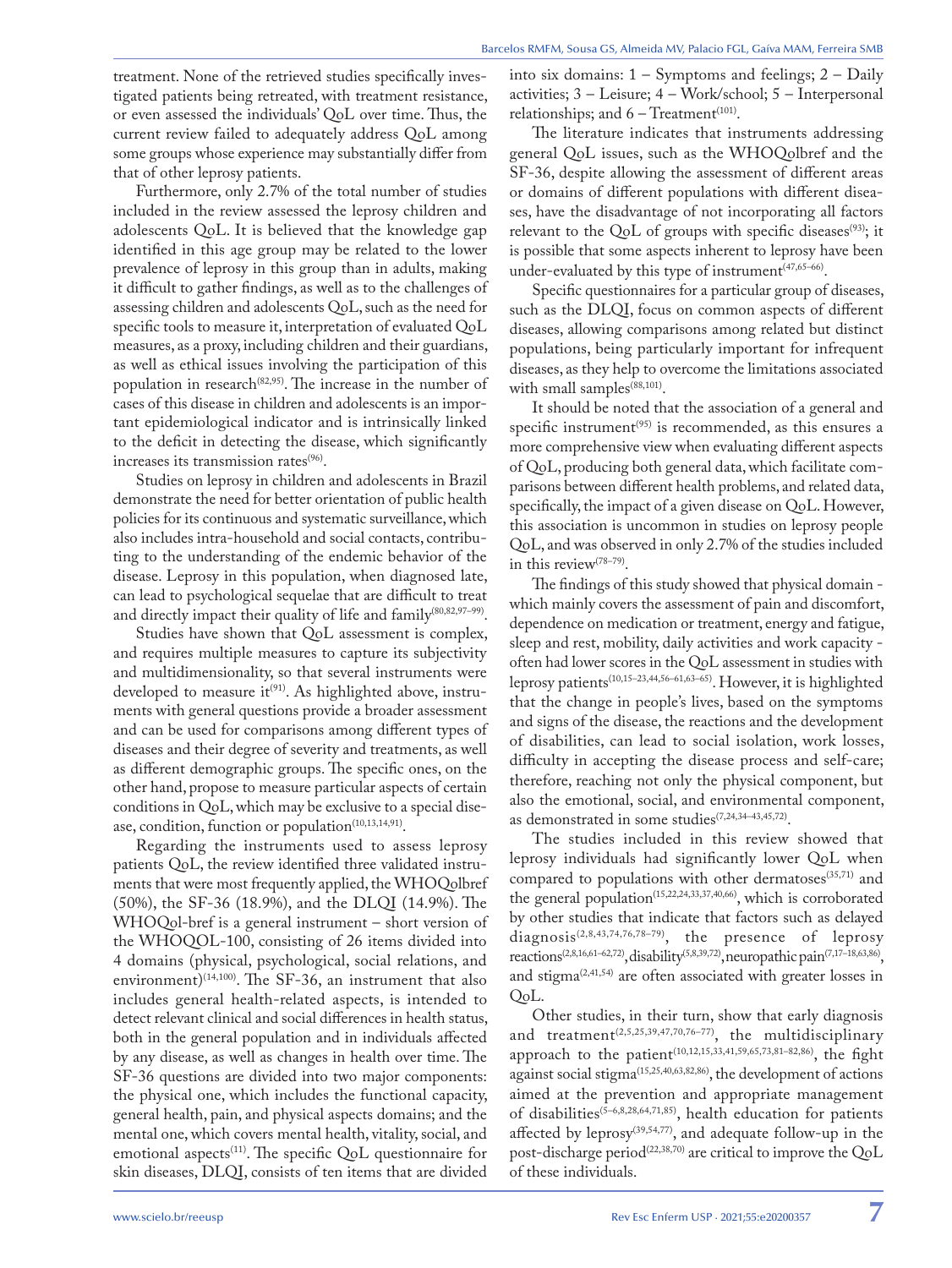The study has its limitations because the evidence from observational research identified in the review shall be interpreted taking into account the possible biases inherent to the methodological design, which in itself weakens the analysis of results. In addition, other aspects such as variation in the instruments used, and the different ways of reporting QoL results, made comparison difficult. Another issue is the population selected in the surveys, mostly from reference centers for the treatment of leprosy, that is, patients in an advanced stage of the disease and often with physical disabilities already installed, which may have indicated the greater negative impact on the physical aspects of QoL.

#### **CONCLUSION**

The assessment of QoL was more frequently developed in hyperendemic countries, in adults, with late disease progression, and mostly through instruments that assessed general QoL issues. Evidence indicated impairment of the physical domain related to delayed diagnosis, leprosy reactions, physical disabilities, neuropathic pain, and stigma as the main aspects linked to the worst scores in the assessment of QoL. However, the review identified that the improvement in the QoL of patients was related to early diagnosis

and treatment, health education, a multidisciplinary approach, prevention of physical disabilities and stigma.

One can point out as knowledge gaps, evidenced in this review, the lack of research with children and adolescents, studies that used general and specific instruments together for the assessment of QoL, as well as those with a qualitative approach.

Greater investments in future research with the children and young population are recommended to investigate the perception that this group has of their health status, using parameters and instruments appropriate to this age group, as well as studies that demonstrate the effectiveness of evaluative interventions, as well as the proposition of validated instruments that include information from both general and specific domains and directed to each population. The development of studies with a qualitative approach or a mixed method are also suggested.

It is thought that the insertion of a Care Model for Leprosy Care in care practice could ensure more qualified care directed to the prevention, rehabilitation of physical disabilities, and management of stigma. In this regard, the need to include systematized care protocols that are applied in a multidisciplinary way, at all levels of care, supported by scientific evidence, is also highlighted.

#### **RESUMO**

**Objetivo:** Explorar as evidências científicas relativas à qualidade de vida de pacientes com hanseníase. **Método:** revisão de escopo segundo a metodologia do Instituto Joanna Briggs, com artigos indexados nas bases de dados PubMed, Cochrane, LILACS, Embase, CINAHL, Scopus, Web of Science, PsyINFO, INFOLEP e Google Scholar, publicados na íntegra em português, inglês ou espanhol. Resultados: identificaram-se 74 estudos, sendo 71 de abordagem quantitativa e 3 com método misto. Houve predominância de estudos publicados no Brasil (58,1%), com população adulta (97,3%) e recrutada em centros de referência para tratamento de hanseníase (52,7%). Verificou-se maior utilização dos instrumentos WHOQOL-bref (50%) e SF-36 (18,9%) para avaliação da qualidade de vida. O estudo evidenciou que o maior comprometimento da qualidade de vida se relacionou ao atraso no diagnóstico da doença, às reações hansênicas, às incapacidades físicas, à dor neuropática e ao estigma. **Conclusão:** as pesquisas foram desenvolvidas em sua maioria em países endêmicos, com adultos e a partir de estudos observacionais, sendo que os piores escores obtidos se associaram ao comprometimento do domínio físico.

#### **DESCRITORES**

Hanseníase; Qualidade de Vida; Doenças Negligenciadas; Revisão.

#### **RESUMEN**

**Objetivo:** Explotar las evidencias científicas con relación a la calidad de vida de pacientes con lepra. **Método:** revisión de alcance según la metodología del Instituto Joanna Briggs, con artículos indexados en las bases de datos PubMed, Cochrane, LILACS, Embase, CINAHL, Scopus, Web of Science, PsyINFO, INFOLEP y Google Scholar, publicados integralmente en portugués, inglés o español. **Resultados:** se identificaron 74 estudios, entre los cuales 71 fueron de abordaje cualitativo y 3 con método mixto. Predominaron estudios publicados en Brasil (58,1%), con población adulta (97,3%) y convocada en centros de referencia para tratamiento de lepra (52,7%). Se verificó mayor utilización de los instrumentos WHOQOL-bref (50%) y SF-36 (18,9%) para evaluación de la calidad de vida. El estudio mostró que los factores que más afectaron la calidad de vida fueron el retraso en el diagnóstico de la enfermedad, las reacciones leprosas, las discapacidades físicas, el dolor neuropatico y el estigma. **Consideraciones Finales:** las investigaciones fueron desarrolladas en gran parte en países endémicos, con adultos y a partir de estudios de observación, por lo que los peores resultados obtenidos se asociaron a las complicaciones del dominio físico.

#### **DESCRIPTORES**

Lepra; Calidad de Vida; Enfermedades Desatendidas; Revisión.

#### REFERENCES

- 1. WHO. Global leprosy update, 2019: time to step-up prevention initiatives. Wkly Epidemiol Rec 2020;36(95):417-440.
- 2. Lustosa AA, Nogueira LT, Pedrosa JIS, Teles JBM, Campelo V. The impact of leprosy on health-related quality of life. Rev Soc Bras Med Trop [Internet]. 2011 [cited 2021 Mar 12];44(5):621-6. Available from: [http://www.scielo.br/scielo.php?script=sci\\_arttext&pid=S0037-](http://www.scielo.br/scielo.php?script=sci_arttext&pid=S0037-86822011000500019&lng=en.) [86822011000500019&lng=en.](http://www.scielo.br/scielo.php?script=sci_arttext&pid=S0037-86822011000500019&lng=en.)
- 3. Monte RS, Pereira MLD. Hanseníase: representações sociais de pessoas acometidas. Rev Rene. 2015;16(6):863-71.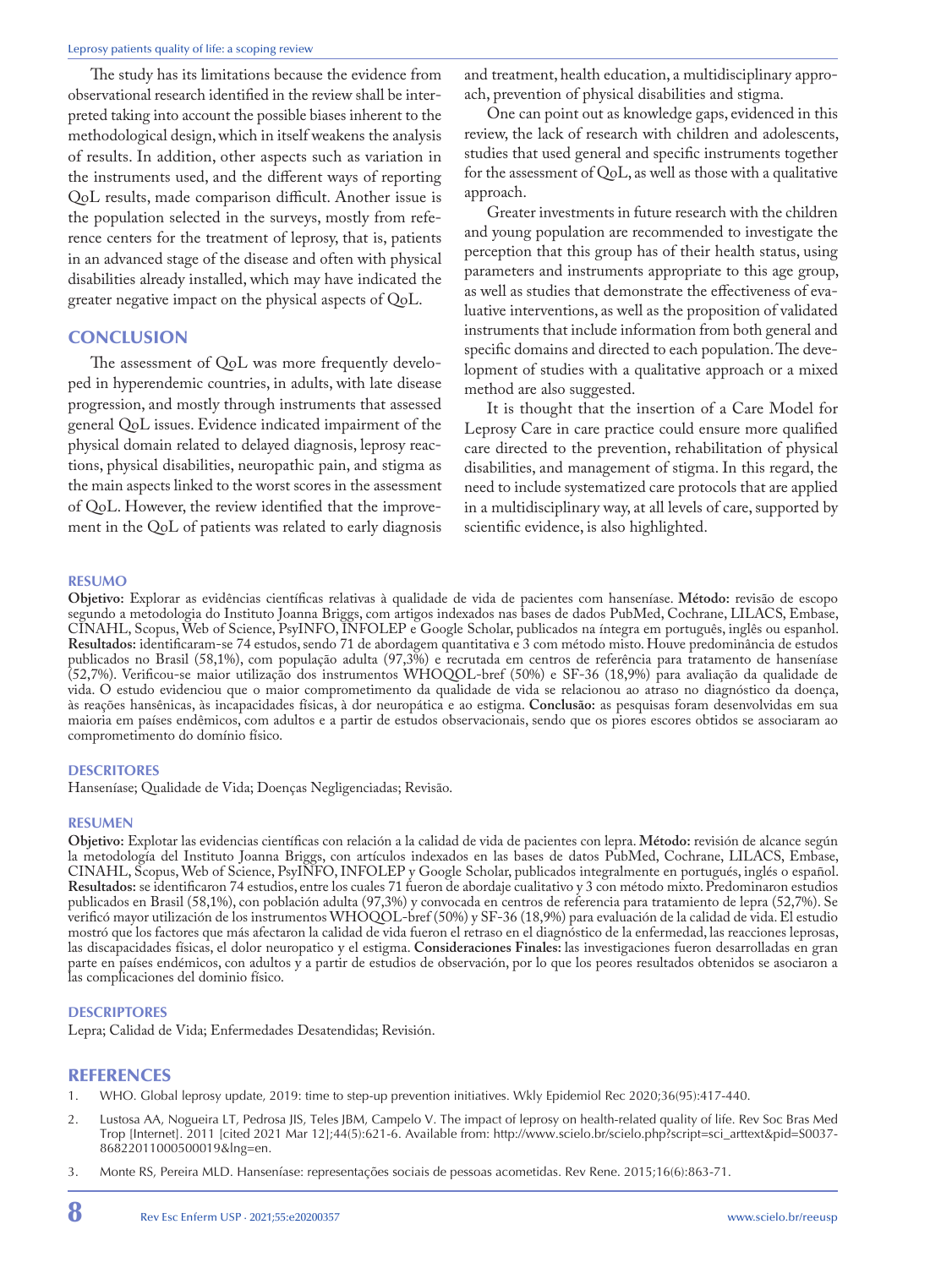- 4. Santos K da S, Fortuna CM, Santana FR, Gonçalves MFC, Marciano FM, Matumoto S. Significado da hanseníase para pessoas que viveram o tratamento no período sulfônico e da poliquimioterapia. Rev Lat Am Enfermagem. 2015;23(4):620-627.
- 5. Gaudenci EM, Nardelli GG, Almeida Neto OP, Malaquias BSS, Carvalho BT, Pedrosa LAK. Qualidade de Vida, Sintomas Depressivos e Incapacidade Física de Pacientes com Hanseníase. Hansen Int 2015;40(2):48-58.
- 6. Terra FS, Costa RD, Lyon S, Costa AMDD, Figueiredo Antunes CM. Assessment of quality of life of patients with leprosy reactional states treated in a dermatology reference center. An Bras Dermatol. 2012;87(1):26-35.
- 7. Santos VS, Oliveira LS, Castro FD, Gois-Santos VT, Lemos LM, Ribeiro Mdo C, et al. Functional Activity Limitation and Quality of Life of Leprosy Cases in an Endemic Area in Northeastern Brazil. PLoS Negl Trop Dis. 2015;9(7):e0003900.
- 8. Martins BDL, Torres FN, Oliveira MLWDR. Impacto na qualidade de vida em pacientes com hanseníase: correlação do Dermatology Life Quality Index com diversas variáveis relacionadas à doença. An Bras Dermatol. 2008;83(1):39-43.
- 9. WHOQOL G. The World Health Organization Quality of Life Assessment (WHOQOL): position paper from the World Health Organization. Social Science & Medicine. 1995;41(10):1403-9.
- 10. Araújo DAL, Brito KKG, Santana EMF, Soares VL, Soares MJGO. Caracterização da qualidade de vida de pessoas com hanseníase em tratamento ambulatorial. Rev Pesqui Cuid. Fundam. 2016;8(4):5010-6.
- 11. Ciconelli RM, Ferraz MB, Santos W, Meinão I, Quaresma MR. Tradução para a língua portuguesa e validação do questionário genérico de avaliação de qualidade de vida SF-36 (Brasil SF-36). Ver Bras Reumatol. 1999;39:(3)143-50.
- 12. Seidl EMF, Zannon CMLC. Qualidade de vida e saúde: aspectos conceituais e metodológicos. Cad Saúde Pública [Internet]. 2004 [cited 2021 Mar 12];20(2):580-8. Available from: [http://www.scielo.br/scielo.php?script=sci\\_arttext&pid=S0102-311X2004000200027&lng = en.](http://www.scielo.br/scielo.php?script=sci_arttext&pid=S0102-311X2004000200027&lng = en.)
- 13. Scattolin F. Qualidade de vida: a evolução do conceito e os instrumentos de medida. Revista da Faculdade de Ciências Médicas de Sorocaba. 2007;8(4):1-5.
- 14. The World Health Organization Quality of Life Assessment (WHOQOL): Development and general psychometric properties. Soc Sci Med. 1998;46(12):1569-85.
- 15. Tsutsumi A, Izutsu T, Islam AM, Maksuda AN, Kato H, Wakai S. The quality of life, mental health, and perceived stigma of leprosy patients in Bangladesh. Soc Sci Med. 2007;64(12):2443-53.
- 16. Loose JTT, Diniz SN, Cunha DF, Batista EC, Carlotto MS, Ferreira DF. Qualidade de vida em mulheres com episódios reacionais hansênicos em uso de prednisona no município de Rolim de Moura-RO. Rev Ciênc Saúde. 2017;2(2):1-10.
- 17. Reis FJJ dos, Gomes MK, Cunha AJLA da. Avaliação da limitação das atividades diárias e qualidade de vida de pacientes com hanseníase submetidos à cirurgia de neurólise para tratamento das neurites. Fisioterapia e Pesquisa. 2013;20(2):184-90.
- 18. Reis FJJ, Gomes MK, Rodrigues J, Gosling AP, Fontana AP, Cunha AJLA. Pain and Its Consequences in Quality of Life: A Study with WHOQOL-Bref in Leprosy Patients with Neuropathic Pain. ISRN Trop Med. 2013;2013:e987683.
- 19. Reis FJJ, Lopes D, Rodrigues J, Gosling AP, Gomes MK. Psychological distress and quality of life in leprosy patients with neuropathic pain. Lepr Rev. 2014;85(3):186-93.
- 20. Reis FJ, Cunha AJ, Gosling AP, Fontana AP, Gomes MK. Quality of Life and its domains in leprosy patients after neurolysis: A study using WHOQOL-BREF. Lepr Rev. 2013;84(2):119-23.
- 21. Santos VS, Santana JC, Castro FD, Oliveira LS, Santana JC, Feitosa VL, et al. Pain and quality of life in leprosy patients in an endemic area of Northeast Brazil: a cross-sectional study. Infect Dis Poverty. 2016;5:18.
- 22. Savassi LCM, Bogutchi TR, Pinheiro A, Oliveira S, Modena CM. A influência da internação compulsória em Hospitais- colônia na qualidade de vida de cuidadores e pacientes com sequelas de hanseníase. Hansen Int. 2009;34(2):21-31.
- 23. Savassi LCM, Bogutchi TRS, Lima ACL, Modena CM. Quality of life of leprosy sequelae patients living in a former leprosarium under home care: univariate analysis. Qual Life Res. 2014;23(4):1345-51.
- 24. José A, Soares CLR, Marchiori M, Lanza FC, Dal Corso S, Malaguti C. The glittre-ADL test can be used to assess the functional performance in patients with leprosy: A controlled transversal study. Edorium J Disabil Rehabil. 2016;20(3):223-30.
- 25. Xiong M, Wang X, Su T, Yang B, Li M, Zheng D. Relationship between psychological health and quality of life of people affected by leprosy in the community in Guangdong province, China: a cross-sectional study. BMC Public Health. 2019;19(1):424.
- 26. Barakat M, Zaki H. Relationship between Psychological Problems and Quality of Life among Leprosy Patients. Evidence-Based Nursing Research. 2019;1(2):15.
- 27. Theofilou P. Quality of Life: definition and measurement. Europ J Psychol. 2013;9(1):150-62.
- 28. Silva MBA, Santos ICF, Araújo KBS, Brito MIBS. Aspectos psicossociais nos portadores de Hanseníase em um centro de referência de Pernambuco. Rev Enferm Digit Cuid Promoção Saúde. 2018:3(2):54-9.
- 29. Aromataris E, Munn Z, editors. JBI Manual for Evidence Synthesis. JBI. 2020. DOI: http://dx.doi.org/10.46658/JBIMES-20-01.
- 30. Post M. Definitions of quality of life: What has happened and how to move on. Top Spinal Cord Inj Rehabil. 2014;20(3):167-80.
- 31. Nicolussi A, Sawada N. Factors that influence the quality of life of patients with colon and rectal cancer. Acta Paulista de Enfermagem. 2010;23(1):125-30.
- 32. Moher D, Liberati A, Tetzlaff J, Altman DG, PRISMA Group. Preferred reporting items for systematic review and meta-analysis protocols (PRISMA-P) 2015 statement. PLoS Med. 2009;6(7):e1000097.
- 33. Joseph GA, Rao PSSS. Impact of leprosy on the quality of life. Bulletin of the World Health Organization. 1999;77(6):515-7.
- 34. Umoh KA, Effiong JH. Quality of life of persons newly diagnosed with leprosy in Akwa Ibom state. Int J Health Sci Res. 2015;5(6):512-7.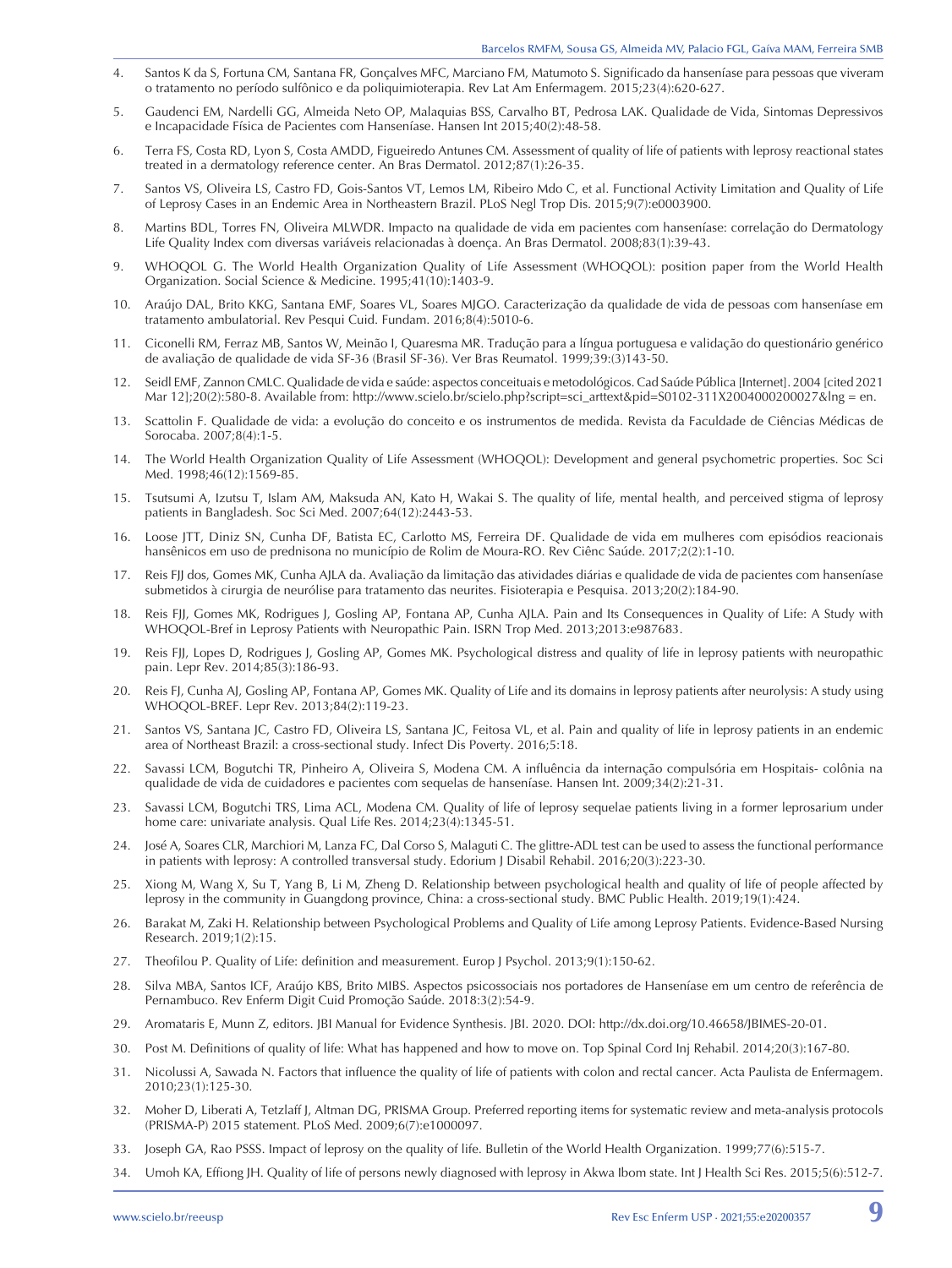- 35. Albinism. International Neuropsychiatric Disease Journal. 2016;6(4):1-6.
- 36. Manna N, Chakraborty A, Sarkar S, Sarkar M, Pradhan U. Higher educational status, staying in joint family and early treatment initiation improves Quality of Life in leprosy: experiences from and observational study at a tertiary centre in Eastern Índia. Global Journal of Medicine and Public Health. 2015;4(2):1-7.
- 37. Mankar MJ, Joshi SM, Velankar DH, Mhatre RK, Nalgundwar AN. A comparative study of the quality of life, knowledge, attitude and belief about leprosy disease among leprosy patients and community members in Shantivan Leprosy Rehabilitation centre, Nere, Maharashtra, India. J Global Infect Dis. 2011;3(4):378-82.
- 38. Kumar DG, John KR, Logaraj M. An assessment of quality of life among leprosy affected persons residing in leprosy settlements of Chengalpet Taluk, Kancheepuram, Tamil Nadu. Natl J Res Community Med. 2016;5(3):149-54.
- 39. Govindharaj P, Srinivasan S, Darlong J. Quality of Life of People Affected with Leprosy Disability Living in Purulia. West Bengal Int J Health Sci Res. 2018;8(2):221-5.
- 40. Brouwers C, van Brakel WH, Cornielje H, Pokhrel P, Dhakal KP, Banstola N. Quality of Life, perceived stigma, activity and participation of people with leprosyrelated disabilities in South-East Nepal. Disability, CBR and Inclusive Development. 2011;22(1):16-34.
- 41. Chingu D, Duncan M, Amosun S. The quality of life of people with leprosy-related residual impairment and disability in Malawi Is there a difference between people living in a leprosarium and those re-integrated into their communities? Lepr Ver. 2013;84(4):292-301.
- 42. Simões S, Castro S, Scatena L, Castro R, Lau F. Qualidade de vida dos portadores de hanseníase num município de médio porte. Medicina (Ribeirao Preto Online). 2016;49(1):60-7.
- 43. Leite SCC, Caldeira AP. Oficinas terapêuticas para a reabilitação psíquica de pacientes institucionalizados em decorrência da hanseníase. Ciênc saúde coletiva. 2015;20(6):1835-42.
- 44. Quaggio CMP, Virmond MCL, Guimarães HCQCP. Qualidade de vida da pessoa tratada da hanseníase. Hansen Int. 2014;39(2):36-46.
- 45. Leite IF, Arruda AJCG, Vasconcelos DIB, Santana SC, Chianca KSV. The quality of life of patients with chronic leprosy. Journal of Nursing UFPE on line. 2015;9(6):8165-71.
- 46. Geetha K, Dhanalakshmi A, Judie A. A study to assess the impact of leprosy on quality of life among leprosy patients in government rehabilitation home at Paranur. International Journal of Pharmaceutical and Clinical Research. 2015;7(6):466-8.
- 47. Ravi HN, George R, Eapen EP, Pulimood SA, Gnanamuthu C, Jacob M, et al. A Comparison of Economic Aspects of Hospitalization Versus Ambulatory Care in the Management of Neuritis Occurring in Lepra Reaction. International Journal of Leprosy and Other Mycobacterial Diseases. 2004;72(4):448-56.
- 48. Maranhão-Ferreira-Silva P, Esteves-Pereira L, Lima-Ribeiro L, Moura-dos-Santos D, Delmondes-do-Nascimento R, Steremberg-Pires-D'Azevedo S. Evaluation of the physical limitations, psychosocial aspects and quality of life of people affected by leprosy. Revista de Pesquisa: Cuidado é Fundamental Online. 2019;11(1):211-5.
- 49. Lima SM, Brito KKG, Santana EMF, Nóbrega MM, Carvalho PS, Oliveira SHS, et al. Qualidade de vida de pacientes com reações hansênicas. Cogitare enferm. 2019;24:e62921. DOI: http://dx.doi.org/10.5380/ce.v24i0.62921.
- 50. Govindharaj P, Srinivasan S, Darlong J. Quality of Life of Persons Affected by Leprosy in an Endemic District, West Bengal, India. Indian J Dermatol. 2018;63(6):459-64.
- 51. Sousa EJS, Sousa GC, Baia VF, Somensi DN, Xavier MB. Botulinum toxin type A in chronic neuropathic pain in refractory leprosy. Arq Neuro-Psiquiatr. 2019;77(5):346-51.
- 52. D'Azevedo SSP, Santos DCM, Alves MGT, Sousa NMN, Arruda GA, Lima MCV. Qualidade de vida de pessoas afetadas pela hanseníase inseridas em grupos de apoio ao autocuidado. Cogitare Enfermagem. 2019;(24):e64266.
- 53. Mohta A, Agrawal A, Sharma P, Singh A, Garg S, Kushwaha RK, et al. Endocrinological testicular dysfunction in patients with lepromatous leprosy and the impact of disease on patient's quality of life. Indian Dermatol Online J. 2020;11(6):959-64.
- 54. Utama APW, Hastuti P, Rustam MZA. The Relationship of Degree of Disability and Quality of Life Among Released From Treatment People Affected by Leprosy in Surabaya, Indonesia. Indian J Lepr. 2020;(92):97-107.
- 55. Mahanani S, Whant TK. Family Support Improving Quality Of Life Leprosy Patients. Pelita Health and Education Journal. 2020;1(2):34-7.
- 56. Diaz AF, Moro FL, Binotto JM, Fréz AR. Estudo comparativo preliminar entre os alongamentos proprioceptivo e estático passivo em pacientes com sequelas de hanseníase. Fisioterapia e Pesquisa. 2008;15(4):339-44.
- 57. Amorim AAS, Pereira ISSD, Silva Júnior EG. Análise da qualidade de vida de pacientes acometidos por hanseníase. Journal of Infection Control. 2016;5(4):1-12.
- 58. Gonçalves M, Barros ARSB, Mazzer N, Elui VMC, Fonseca MCRF. Prevenção de incapacidade na hanseníase com apoio em um manual de autocuidado para pacientes. Fisioterapia e Pesquisa. 2010;17(2):157-66.
- 59. Lopes Neto D, Araújo RO, Meneghini MEF, Tsuzuki LM. Avaliação da qualidade de vida em pacientes com hanseníase: uso do Medical Outcomes Study 36. Rev Bras Pesq Saúde. 2015;17(1):6-10.
- 60. Lambert SM, Alembo DT, Nigusse SD, Yamuah LK, Walker SL, Lockwood DN. A randomized controlled double blind trial of ciclosporin versus prednisolone in the management of leprosy patients with new type 1 reaction, in Ethiopia. PLoS Negl Trop Dis. 2016;10(4):1-29.
- 61. Sales AM, Illarramendi X, Walker SL, Lockwood D, Sarno EN, Nery JAC. The impact of erythema nodosum leprosum on health related quality of life in Rio de Janeiro. Lepr Rev. 2017;88:499-509.
- 62. Bower B, Butlin C, Alam K, Lockwood D, Walker S. Health-Related Quality of Life amongst people affected by Erythema Nodosum Leprosum in Bangladesh: a Cross Sectional Study. Lepr Rev. 2017;88:488-98.
- 63. Borges-de-Oliveira R, Rocha-Leite CI, Araujo-de-Freitas L, Queiroz DA, Machado PR, Quarantini LC. Perception of social exclusion, neuropathy, and quality of life among Hansen's disease patients. Int J Psychiatry Med. 2015;49(3):176-86.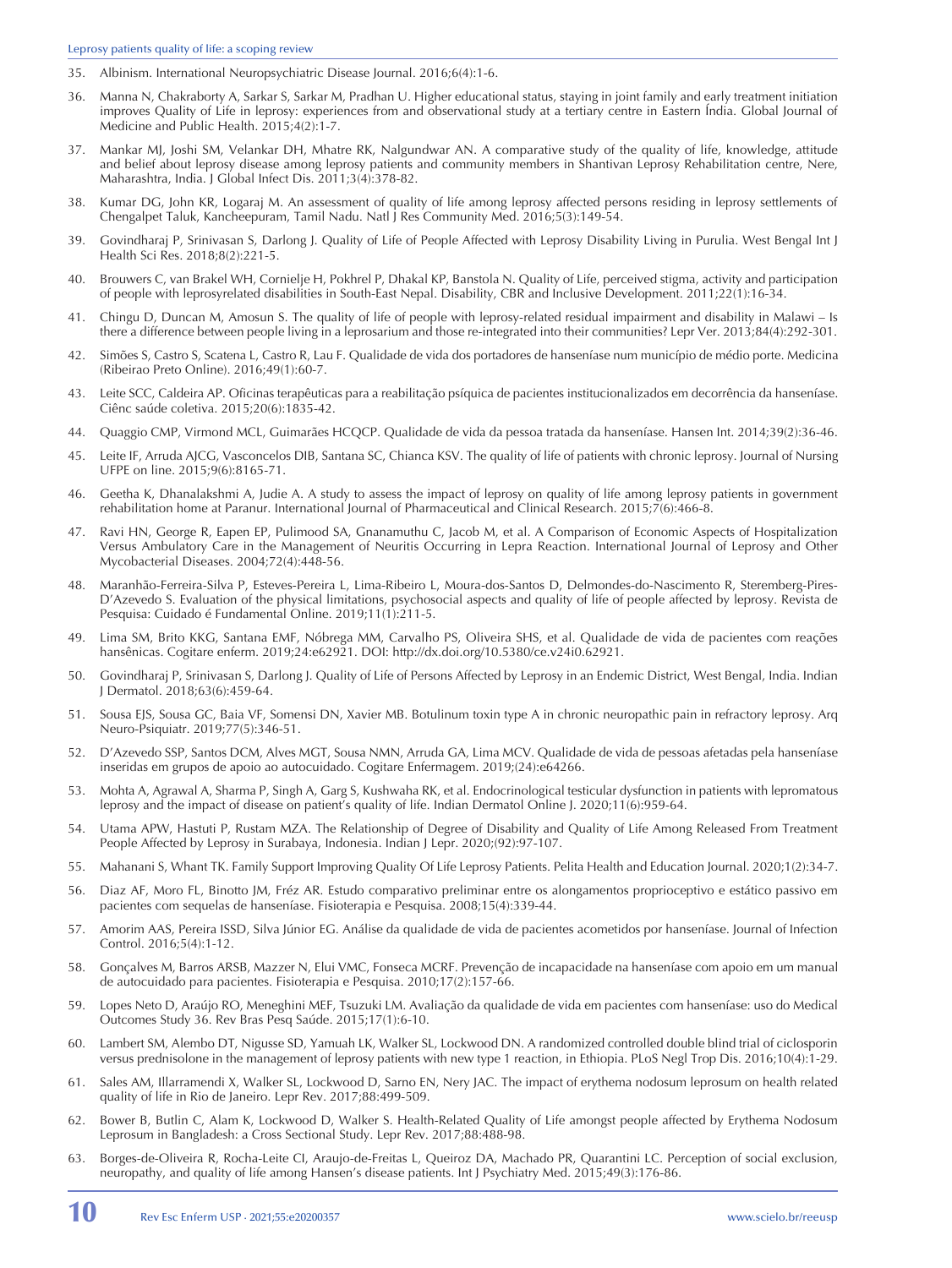- 64. Do Prado GD, Ruiz Prado RB, Camargo Marciano LHS, Tonelli Nardi SM, Cordeiro JA, Monteiro HL. WHO disability grade does not influence physical activity in Brazilian leprosy patients. Lepr Rev. 2011;82(3):270-8.
- 65. Sousa NP, Silva MIB, Lobo CG, Barboza MCC, Abdon APV. Análise da qualidade de vida em pacientes com incapacidades funcionais decorrentes de hanseníase. Hansenologia Internacionalis. 2011;36(1):11-6.
- 66. Darlong J, Govindharaj P, Mahato B, Lockwood DN, Walker SL. Health-related quality of life associated with erythema nodosum leprosum in Purulia, West Bengal, India. Lepr Rev. 2020;(91):100-7.
- 67. Lima JMPF, Batista DM, Riberio Neto CD, Carvalhal MFN. Avaliação da qualidade de vida de pacientes hansênicos: uma abordagem quantitativa. Rev Neuro Psiq. 2019;23(1):14-26.
- 68. Budel AR, Raymundo AR, Costa CF, Gerhardt C, Pedri LE. Perfil dos pacientes acometidos pela hanseníase atendidos no Ambulatório de Dermatologia do Hospital Evangélico de Curitiba. An Bras Dermatol. 2011;86(5):942-46.
- 69. Hunt WTN, Hùng NT, Tru'ò'ng NN, Nikolaou V, Duy Đăng Khoa N, Hồng Ly T. A case-control study comparing the Dermatology Life Quality Index (DLQI) ratings of patients undergoing leprosy treatment, people cured of leprosy, and controls in Vietnam. Lepr Rev. 2018;89:46-55.
- 70. Proto PS, Machado Filho CDS, Rehder JRCL, Paixão MP, Angelucci RI. Qualidade de vida em hanseníase: análise comparativa entre pacientes da região Amazônica com pacientes da região do ABC, São Paulo, Brasil. An Bras Dermatol. 2010;85(6):939-41.
- 71. An JG, Ma JH, Xiao SX, Xiao SB, Yang F. Quality of life in patients with lepromatous leprosy in China. J Eur Acad Dermatol Venereol. 2010;24(7):827-32.
- 72. Castro RNC, Veloso TC, Filho LJSM, Coelho LC, Pinto LB, Castro AMNC. Avaliação do grau de incapacidade física de pacientes com hanseníase submetidos ao Dermatology Quality Life Index em centro de referência e unidades básicas de saúde de São Luis, MA. Rev Bras Clin Med. 2009;7:390-2.
- 73. Yap F, Kiung S, Yap J. Quality of life in patients with erythema nodosum leprosum in Kuala Lumpur, Malaysia. Indian Dermatology Online Journal. 2016;7(4):255.
- 74. Fortunato CN, Silva ACO, Mendes MS, Silva Júnior SV, Silva AB, Freire MEM. Calidad de vida de las personas con enfermedad de Hansen asistidas en un hospital de referencia, Paraíba-Brasil. Enferm glob. 2019;18(56):119-58.
- 75. Singhal AK, De A, Reja AHH, Aggarwal I, Sharma N, Ansari A, et al. The Impact of Fixed Duration Multidrug Therapy on the Host and the Agent: A Pilot Study Using Clinical, Bacteriological, and Quality of Life Assessment Tools. Indian J Dermatol. 2018;63(6):524-6.
- 76. Das NK, De A, Naskar B, Sil A, Das S, Sarda A, et al. A Quality of Life Study of Patients with Leprosy Attending the Dermatology OPD of a Tertiary Care Center of Eastern India. Indian J Dermatol. 2020;65(1):42-6.
- 77. Solanki AD, Barot JP, Patel JH, Patel NM, Patel D, Nagrani N, et al. Measurement of Quality of Life in patients of Leprosy attending Outdoor Patient Department at Tertiary Care Center of Ahmedabad: A Cross Sectional Study. Indian J Lepr. 2020;(92):139-45.
- 78. Bottene IMC, Reis VMS. Quality of life of patients with paucibacillary leprosy. An Bras Dermatol. 2012;87(3):408-11.
- 79. Guimenes Albuquerque R, Grüdtner Buratto G, Hirotsu C, Maeda SM, Floriano MC, Andersen ML, et al. Comparison of quality of life evaluated by SF-36 and DLQI in multibacillary and paucibacillary leprosy patients from Sao Paulo, Brazil. Int J Dermatol. 2019;58(12):1415-22.
- 80. Neder L, Weelden M, Viola GR, Lourenço DM, Len CA, Silva CA. Qualidade de vida relacionada à saúde avaliada pelo Inventário Pediátrico de Qualidade de Vida 4.0 em pacientes pediátricos com hanseníase e manifestações musculoesqueléticas. Adv Rheumatol. 2015;55(5):414-9.
- 81. Benedicto CB, Marques TT, Milanp AP, Galan NGA, Nardi ST, Duerksen F, et al. Avaliação da qualidade de vida, grau de incapacidade e do desenho da figura humana em pacientes com neuropatias na hanseníase. Acta Fisiátrica. 2017;24(3):120-6.
- 82. Loiola HAB, Aquino DMC, Cardoso LSP, Paiva MFL, Coutinho NPS, Dias RS. Perfil epidemiológico, clínico e qualidade de vida de crianças com hanseníase em um município hiperendêmico. Revista Enfermagem UERJ. 2018;(26):e32251. DOI: https://doi.org/10.12957/ reuerj.2018.32251.
- 83. Palo SK, Swain S, Roul S, Priyadarshini S, Pati S. Improvement in quality of life after reconstructive surgery among leprosy affected persons – a preoperative and postoperative comparison in Mayurbhanj District of Odisha, India. Indian J Lepr. 2019;91:303-13.
- 84. Wan EL, Noboa J, Baltodano PA, Jousin RM, Ericson WB, Wilton JP. Nerve decompression for leprous neuropathy: A prospective study from Ecuador. Lepr Rev 2017;88:95-108.
- 85. Bello AI, Denfzee SA, Iyor F. Health related quality of life amongst people affected by leprosy in South Ghana: A needs assessment. Lepr Rev. 2013;84:(1)76-84.
- 86. Garbin CAS, Garbin AJI, Carloni MEOG, Rovida TAS, Martins RJ. The stigma and prejudice of leprosy: influence on the human condition. Rev Soc Bras Med Trop. 2015;48(2):194-201.
- 87. Eyanoer PC. Social acceptance and quality of life of leprosy patient. IOP Conf. Series: Earth and Environmental Science. 2018;125:012100. DOI: https://doi.org/10.1088/1755-1315/125/1/012100.
- 88. Haraldstad K, Wahl A, Andenæs R, Andersen JR, Andersen MH, Beisland E, et al. A systematic review of quality of life research in medicine and health sciences. Qual Life Res. 2019;28(10):2641-50.
- 89. Brasil. Ministério da Saúde. Estratégia Nacional para o Enfrentamento da Hanseníase 2019–2022 [Internet]. Brasília; 2019. [cited 2020 May 20]. Available from: http://www.aids.gov.br/pt-br/pub/2020/estrategia-nacional-para-enfrentamento-da-hanseniase-2019-2022.
- 90. Minayo MCS, Hartz ZMA, Buss PM. Qualidade de vida e saúde: um debate necessário. Ciênc saúde coletiva [Internet]. 2000 [cited 2021 Mar 13];5(1):7-18. Available from: [http://www.scielo.br/scielo.php?script=sci\\_arttext&pid=S1413-81232000000100002&lng=en.](http://www.scielo.br/scielo.php?script=sci_arttext&pid=S1413-81232000000100002&lng=en)